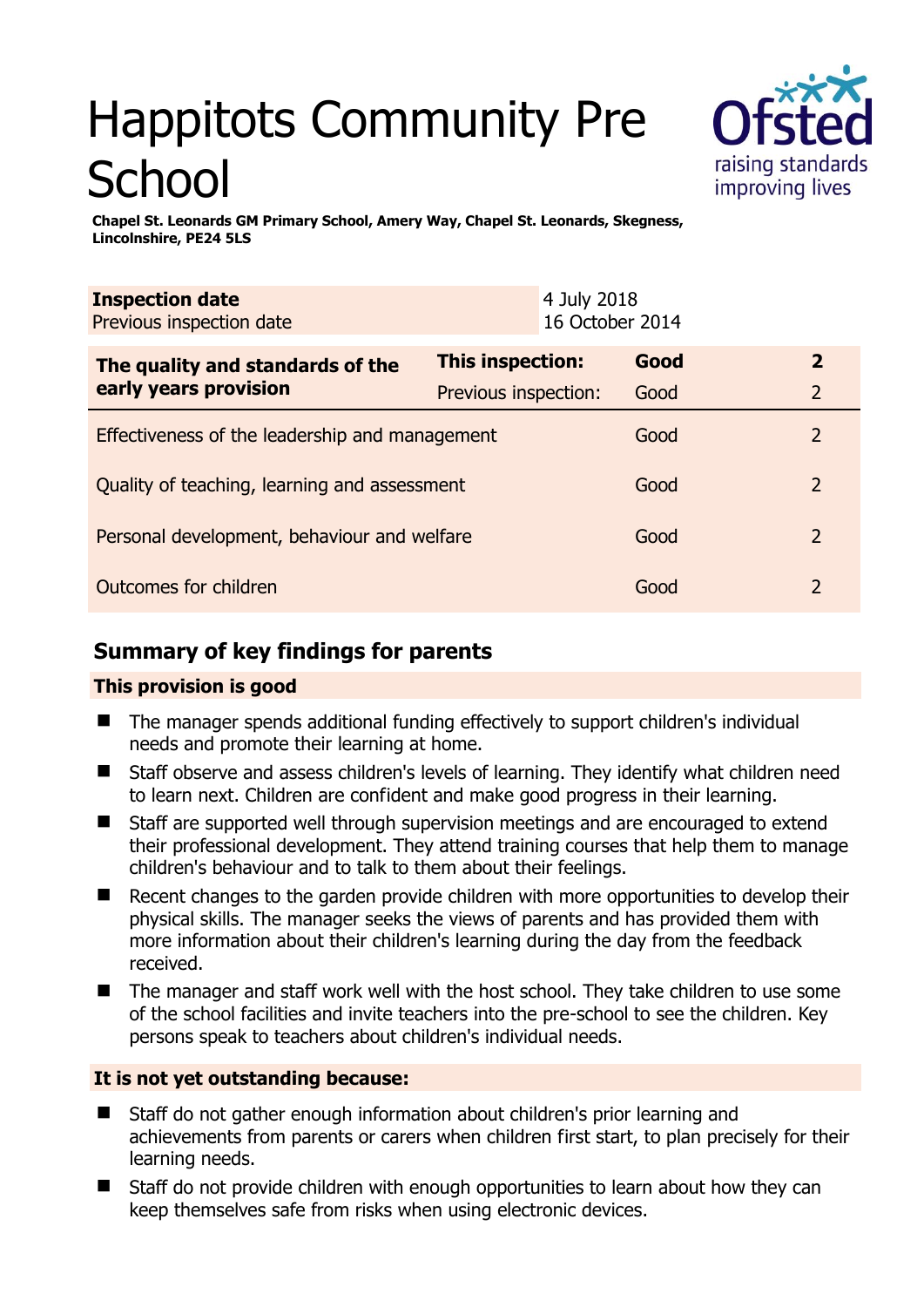# **What the setting needs to do to improve further**

#### **To further improve the quality of the early years provision the provider should:**

- gather more information from parents and carers about children's prior learning and achievements to help staff plan more precisely for children's learning from the start
- $\blacksquare$  strengthen opportunities for children to learn about how they can keep themselves safe from risks when using electronic devices.

### **Inspection activities**

- $\blacksquare$  The inspector observed the quality of teaching during activities indoors and outdoors, and assessed the impact this has on children's learning.
- The inspector spoke with staff and children during the inspection.
- The inspector completed a joint observation with the manager.
- The inspector held a meeting with the management team. She looked at relevant documentation and evidence of the suitability of staff working in the pre-school.
- The inspector spoke to several parents and grandparents during the inspection and took account of their views.

### **Inspector**

Hayley Ruane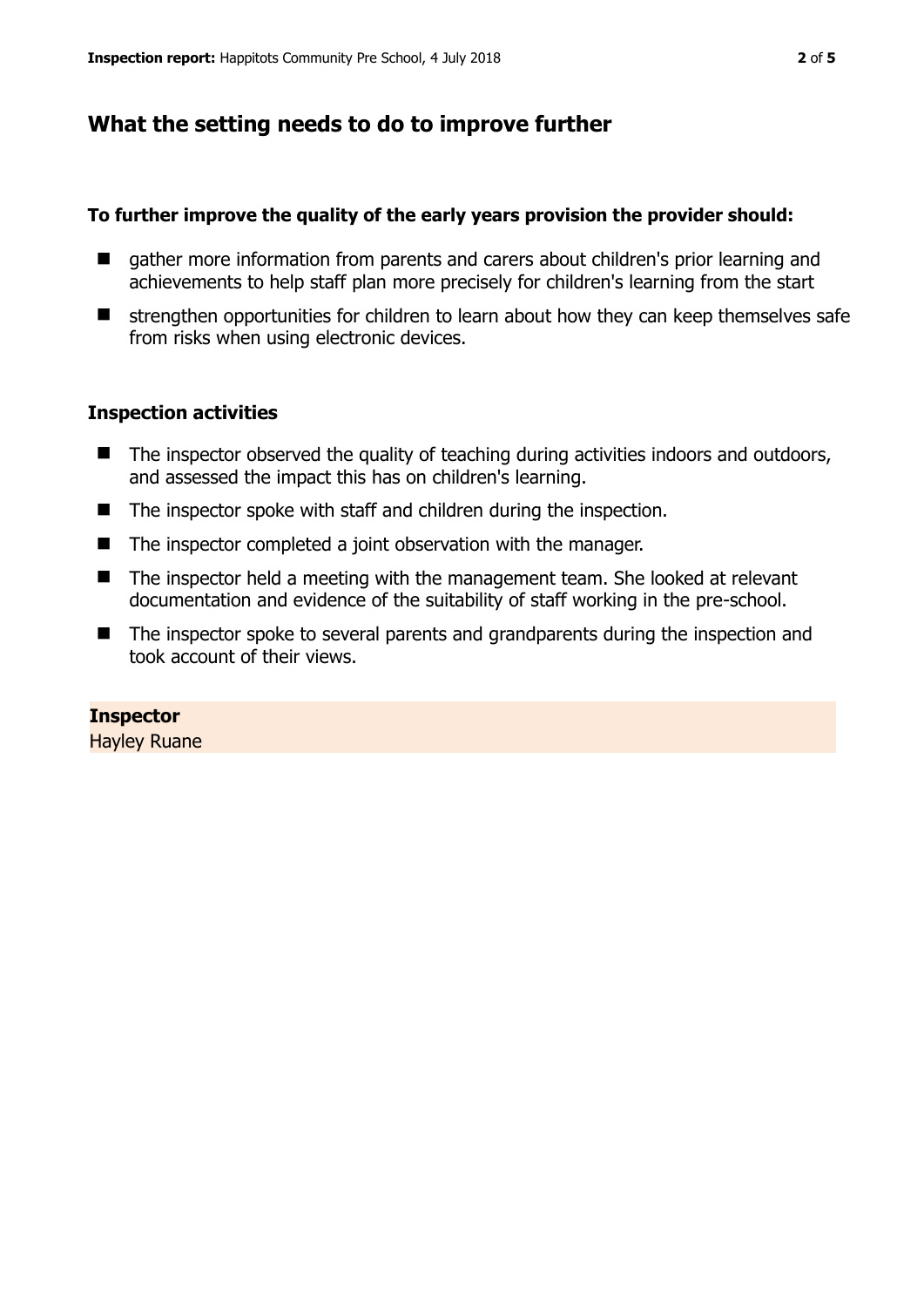## **Inspection findings**

#### **Effectiveness of the leadership and management is good**

The manager and staff work well together to promote good learning opportunities for children. The manager reviews the progress made by groups of children. This helps her to provide more opportunities for boys to develop their literacy skills. Children in receipt of funding make particularly good progress in all aspects of their development. Safeguarding is effective. Staff know their responsibilities to keep children safe. The manager works with other agencies to promote the safety and welfare of children. Staff ask parents to sign their children in to the pre-school when they arrive. They have measures in place to ensure that children leave at the end of the day with a suitable adult. This promotes their safety.

#### **Quality of teaching, learning and assessment is good**

Staff play alongside children and engage them in conversations, promoting good communication and language skills. They welcome children in the morning and use sign language to help them to understand some words they use. This helps children to learn about diversity. Staff provide children with experiences to help them develop their imagination. For example, children play with tea bags and tins of food. Staff read the label on tins, helping children to learn that print carries meaning. Children demonstrate good listening skills and follow instructions. Staff ask children to recall past events. They ask them if they can remember the movements and actions they did to a song. Staff have individual plans in place to support children who have special educational needs and/or disabilities.

#### **Personal development, behaviour and welfare are good**

Children arrive confidently and are keen to talk to staff about the objects and toys they bring from home. They make staff a card and wish them happy birthday. This demonstrates the close relationships children have with staff, showing that they are emotionally secure. Staff provide children with opportunities to learn about different occupations. They arrange for firefighters and police officers to speak to the children. Children use their equipment, such as the fire hose. Staff set behavioural expectations when they start activities with children. For example, they remind children to use listening ears, to promote positive behaviour. The manager and staff offer children healthy snacks. They help children to learn about how food is cooked on an open fire.

#### **Outcomes for children are good**

Children make good progress in their development and gain skills for future learning. They develop their physical skills when they move their bodies to music. Children wave their hands, move their hips from side to side and are keen to show staff how they can knock their knees together. Children are independent. For example, they serve themselves snack and wash their plate and cup afterwards. Children develop good hand-to-eye coordination when they transfer water from one jug to another, working together with their friends and demonstrating good social skills.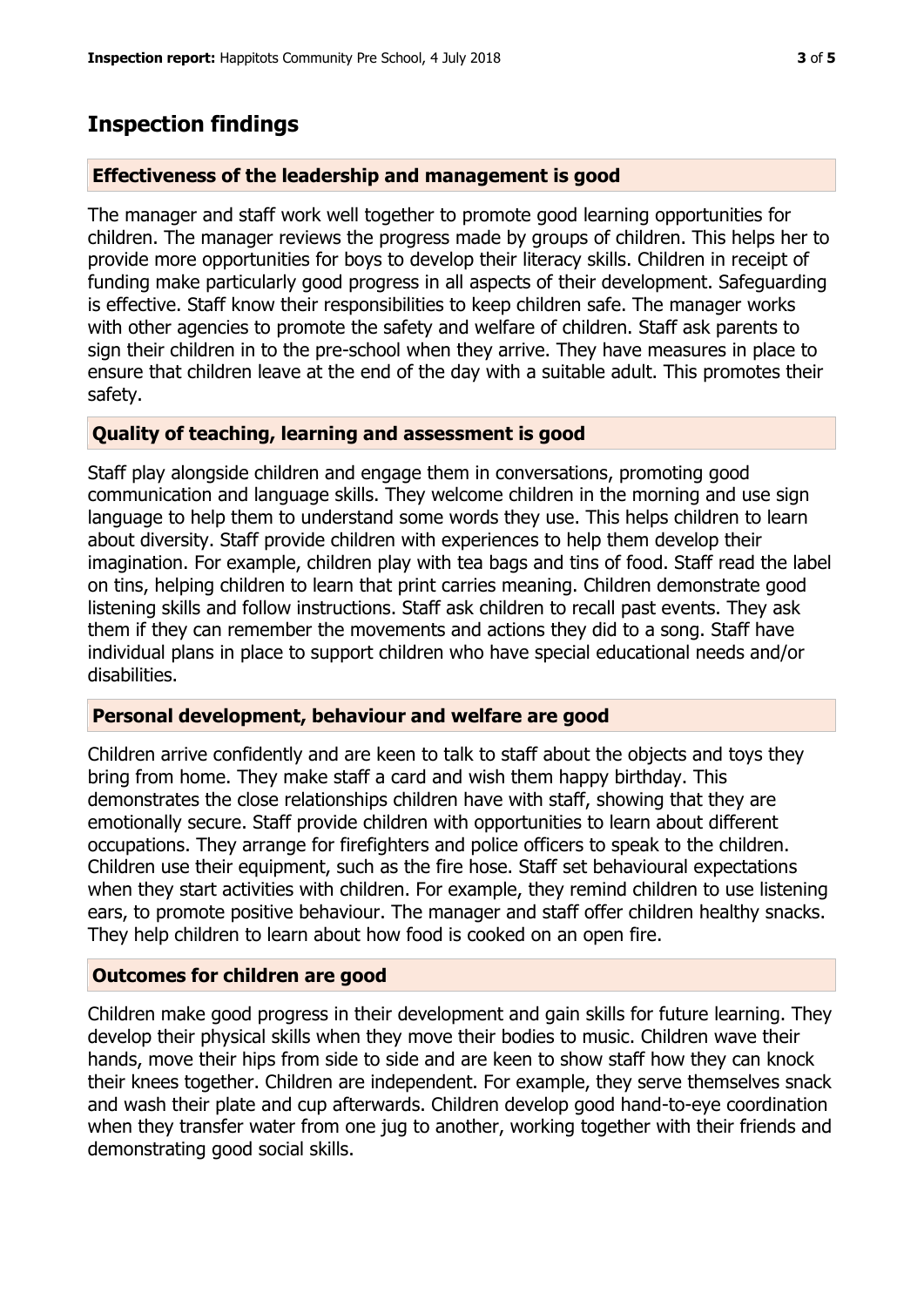# **Setting details**

| Unique reference number                             | EY404904                                               |  |
|-----------------------------------------------------|--------------------------------------------------------|--|
| <b>Local authority</b>                              | Lincolnshire                                           |  |
| <b>Inspection number</b>                            | 1105070                                                |  |
| <b>Type of provision</b>                            | Sessional provision                                    |  |
| Day care type                                       | Childcare - Non-Domestic                               |  |
| <b>Registers</b>                                    | Early Years Register, Compulsory Childcare<br>Register |  |
| <b>Age range of children</b>                        | $2 - 4$                                                |  |
| <b>Total number of places</b>                       | 38                                                     |  |
| Number of children on roll                          | 48                                                     |  |
| <b>Name of registered person</b>                    | Pre-School Learning Alliance                           |  |
| <b>Registered person unique</b><br>reference number | RP900844                                               |  |
| Date of previous inspection                         | 16 October 2014                                        |  |
| <b>Telephone number</b>                             | 01754 875186                                           |  |

Happitots Community Pre School registered in 2010. The pre-school employs seven members of childcare staff. Of these, three hold appropriate early years qualifications at level 3, one holds level 4 and three hold level 6. The pre-school opens from Monday to Friday during term time. Sessions are from 9.15am until 3.15pm. The pre-school provides funded early education for two-, three- and four-year-old children.

This inspection was carried out by Ofsted under sections 49 and 50 of the Childcare Act 2006 on the quality and standards of provision that is registered on the Early Years Register. The registered person must ensure that this provision complies with the statutory framework for children's learning, development and care, known as the early years foundation stage.

Any complaints about the inspection or the report should be made following the procedures set out in the guidance 'Complaints procedure: raising concerns and making complaints about Ofsted', which is available from Ofsted's website: www.gov.uk/government/organisations/ofsted. If you would like Ofsted to send you a copy of the guidance, please telephone 0300 123 4234, or email enquiries@ofsted.gov.uk.